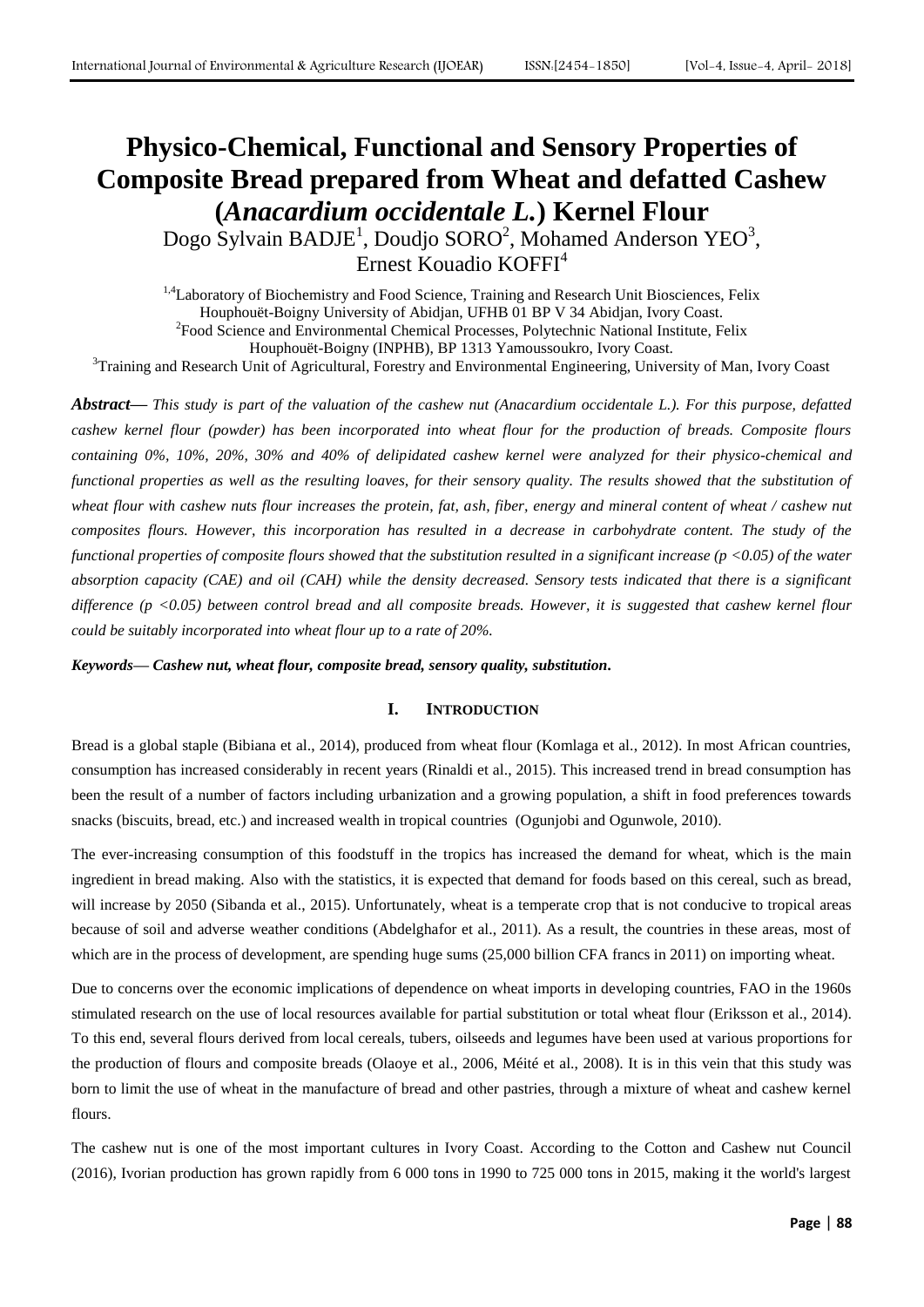producer of raw cashew nuts. However, almost all cashew nut production (+ 90%) is exported to Vietnam and India. It is good to know that the almond contained in cashew nut contains important nutrients such as fatty acids (40 to 57  $g/100 g$ ), including linoleic and oleic acids (20% and 60% of the fat content), proteins (20 to 24 g / 100 g), carbohydrates (2 to 25 g / 100 g) and appreciable amounts of micronutrients (Ogunwolu et al., 2009, Nascimento et al., 2010). In addition, Emelike et al. (2015) showed that delipidation increased the protein content of cashew kernels from 19.8% to 34%. Moreover, Mukuddem-petersen et al. (2005) demonstrated that cashew kernel intake reduced the risk of cardiovascular disease, type 2 diabetes, and colon cancer.

Considering the economic and nutritional potential of cashew nuts, the use of cashew kernel flour could be considered as an ingredient in bakery products. However, it is very little consumed by Ivorians and moreover, very little of information are currently available on the use of this food product in food of great consumption and great distribution. The objective of this study is to evaluate the effect of the partial substitution of wheat flour by delipidated cashew kernel flour on the physicochemical, functional and sensory properties of composite breads.

#### **II. MATERIALS AND METHODS**

# **2.1 Biological material**

Cashew nuts (*Anacardium occidentale L*.) are the plant material used in this study. These nuts peeled out of almonds were purchased in the company CAJOU FASSOU, located in Yamoussoukro (Ivory Coast), capital of the Lake District. The almonds were used to produce the flours and compound breads. Type 55 wheat flour and other ingredients such as baker's yeast (Saccharomyces cerevisiae), salt, and bread improver (Ibis) were purchased from a supermarket in the city.

#### **2.2 Defatted cashew kernel flour production**

# **2.2.1 Cashew nut processing**

For the treatment of cashews, the modified method of Falade et al. (2004), was used. Healthy, dry nuts are steamed in a 115°C cooker for 45 minutes. Once pre-cooked, the nuts are allowed to cool for 48 hours at room temperature and separated into two equal halves using a manually controlled dehuller. The almonds, inside the hulls are then removed using small knives and oven dried in hot air in cupboards (BR185H, Gallenkamp, Yorkshire, UK) at 85 °C for 2 hours before blanching. After pruning, the nuts are dried at 65 °C for 6 hours to reduce the moisture content to 5-6%, cooled, packaged and stored.

## **2.2.2 Defatted cashew kernel flour**

The modified Sze-Tao and Sathe (2004) method was used for the production of defatted cashew kernel flour (Figure 1). Processed cashew kernels are crushed using a hammer mill. The flakes obtained are deoiled twice using an apolar solvent (hexane) using the flake / solvent ratio (w: w), in a stainless steel tank by continuous maceration for 30 minutes. The sealed vessel is boiled for 50 minutes on a hot plate. After 24 hours of incubation, the supernatant containing the mixture of the oil and hexane is removed and the remaining cakes are collected in a white cotton fabric and pressed for 24 hours. The defatted oil cakes are then oven-dried (MEMMERT, Germany) for 12 hours at 65 °C for complete solvent removal. The oil cakes are finally milled to obtain the flour of particle size 150 microns, then packaged in polyethylene bags and stored at room temperature.

#### **2.3 Blend formulation of wheat, and defatted cashew nut flour**

The composite flours composed of wheat and defatted cashew kernel flours are obtained by the incorporation of respective proportions of 10, 20, 30 and 40% of the defatted cashew kernel flour in respectively 90, 80, 70 and 60% of the wheat flour. The 100% wheat and 100% cashew kernel flour served as controls. Finally, each formulation (Table 1) was carefully mixed in a blender (Philips) for 15 minutes at high speed and stored in polyethylene bags at room temperature until use.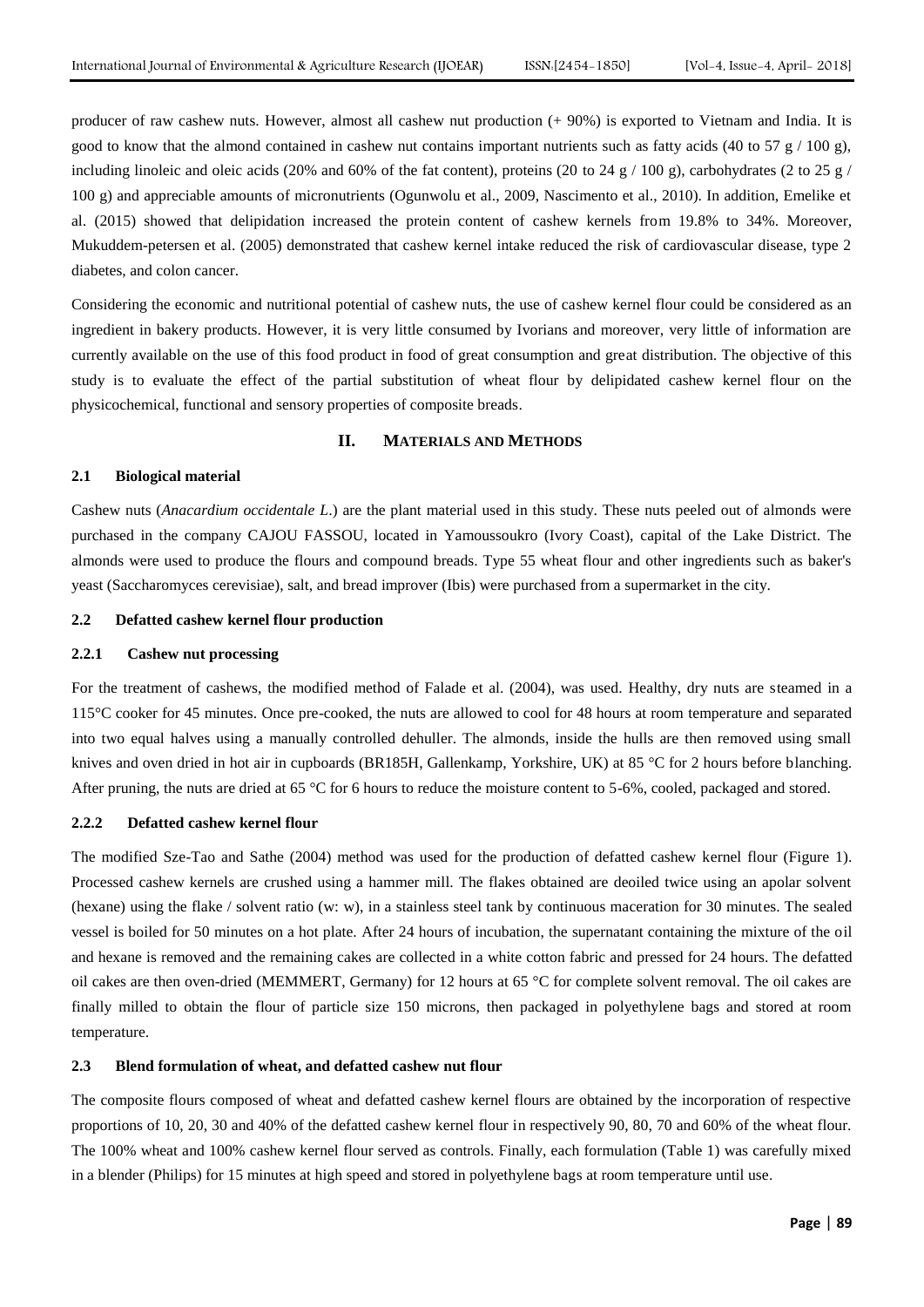

**FIGURE 1: DIAGRAM OF PRODUCTION OF DEFATTED CASHEW KERNEL FLOUR**

**TABLE 1 PROPORTIONS OF WHEAT AND DEFATTED CASHEW KERNEL FLOURS USED IN THE PRODUCTION OF COMPOSITE BREADS**

| <b>Formulations</b> | <b>Wheat Flour</b><br>$(\mathbf{WF})$ | <b>Defatted Cashew Kernel Flour</b><br>(DCF) |
|---------------------|---------------------------------------|----------------------------------------------|
| F1                  | 90 %                                  | 10 %                                         |
| ${\bf F2}$          | 80 %                                  | 20 %                                         |
| F3                  | 70 %                                  | 30 %                                         |
| F4                  | 60 %                                  | 40 %                                         |

# **2.4 Physicochemical composition of flours**

The pH was determined according to the AOAC method (1990), after calibration of the pH meter (HANNA HI98240, China). The same method was used for the determination of the moisture content, based on the mass loss of the samples by drying in an oven (MEMMERT, Germany) at 105 °C, until a constant mass was obtained. The ash analysis was carried out according to the method of BIPEA (1976). It consisted in calcining 5g of flour in an oxidizing muffle furnace (NABERTHERM, Germany) at 550 °C during 24 hours. The protein content was determined according to the method of AOAC (1990) and the total nitrogen was assayed according to the Kjedhal method after sulfuric mineralization in the presence of selenium catalyst. The nitrogen content was multiplied by 6.25 (conversion coefficient of nitrogen into protein). The fats were extracted with hexane in a Soxhlet extractor (Unid Tecator, System HT2 1045, Sweden) according to the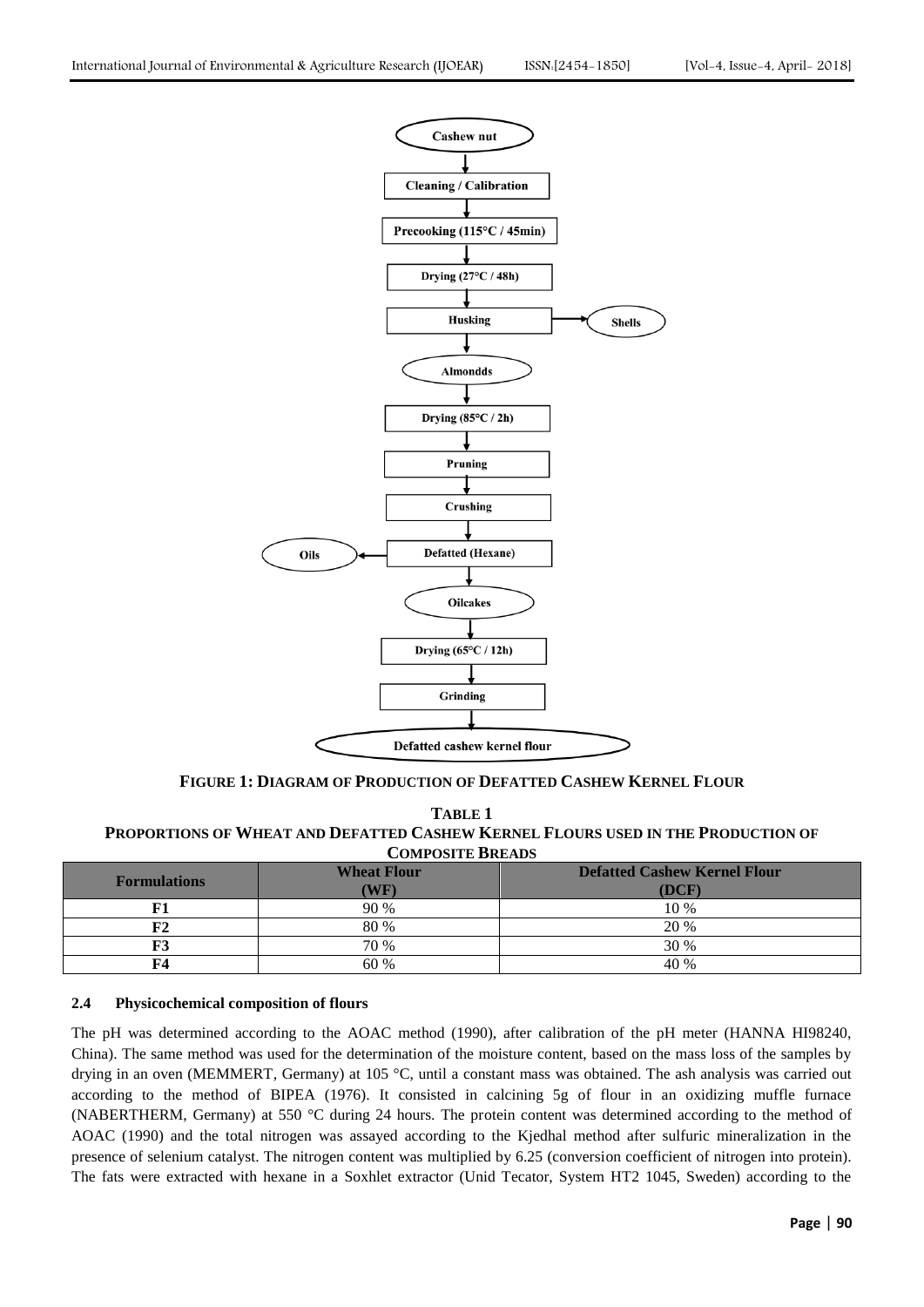AOAC method (1990). The raw fiber contents of the samples are determined by the method of Van Soest (1963). A double hydrolysis acid (H<sub>2</sub>SO<sub>4</sub> 0.225 N) and alkaline (NaOH 0.3 N) hot destroying proteins and digestible carbohydrates contained in 3 g of sample was performed, then the hydrolyzate was defatted with acetone. The residues were dried and weighed. After calcination, the weight of the ashs was removed. The total carbohydrate (GT) content was estimated using the calculation method recommended by FAO (1998):

$$
GT(%) = 100-(% proteins + %humidité + %lipides + %cendres)
$$

Energy value (VE) was obtained by calculation, according to the formula proposed by Atwater and Rosa (1899):

*VE (Kcal/100g)* = (4 x % protéines) + (9 x % lipides) + (4 x % glucides)

#### **2.5 Mineral composition of flours**

The mineral elements of the flours were analyzed for potassium, calcium, iron, zinc and magnesium using an atomic absorption spectrophotometer, AAS (AA800 Perkin Elmer, Germany) according to the method described by Onwuka (2005).

#### **2.6 Functional properties of flours**

The water absorption capacity, the water solubility index, the oil absorption capacity and the density of the flours were evaluated. The water absorption capacity (CAE) and the water solubility index (ISE) were determined according to the method of Philips et al. (1988) and Anderson et al. (1969). One (1) g (M0) of flour is dispersed in 10 mL of distilled water. After stirring during 30 minutes using a KS10 stirrer, the mixture is centrifuged at 4500 rpm for 10 minutes. The wet pellet collected (M2) is weighed and then dried at 105  $\degree$ C to constant weight (M1). The water absorption capacity (CAE) and the water solubility index (ISE) are calculated according to the following formulas:

$$
CAE (\%) = \frac{M2 - M1}{M1} \times 100
$$
   
 
$$
ISE (\%) = \frac{M0 - M1}{M1} \times 100
$$

The oil absorption capacity was determined according to the method of Sosulski (1962). About 1 g (M0) of flour is dispersed in 7 mL of refined palm oil. After stirring during 30 minutes using a KS10 stirrer, the mixture obtained is centrifuged at 4500 rpm during 10 minutes using a centrifuge (TAI SHI LI XIN JI TDI-4, China). The pellet recovered is weighed (M1) and the oil absorption capacity (CAH) is calculated according to the relationship:

$$
CAH (%) = \frac{M1 - M0}{M0} \times 100
$$

The hydrophilic-lipophilic ratio according to Njintang et al. (2001) was calculated using the ratio of the water absorption capacity and oil absorption capacity:

$$
RHL\,(\%) = \frac{CAE}{CAH}
$$

The determination of the density (D) was made according to the method described by Chau and Huang (2003). A graduated cylinder (10 mL), previously weighed (P0) is filled with flour to a known volume V, then re-weighed (P1). The density is calculated from the following equation

$$
D\left(g/ml\right) = \frac{P1 - P0}{V}
$$

#### **2.7 Bread making process**

The recipe used in the bread making process is that described by the standard method of Amani and Takano (1998), with some modifications (Table 2).

The various ingredients (except yeast) were kneaded. Three minutes after the beginning of this first kneading which is done at 40 rpm and lasts 5 minutes, the yeast, previously diluted in water and flour, was added to the rest of the mixture. The paste obtained, rested for 5 minutes, and then a second kneading was done at 84 rpm for 10 minutes (brewing). The first fermentation followed the brewing process and lasted 45 minutes. Before the second fermentation (primer) the dough was shaped and molded for 1 hour in a fermentation chamber. The cooking, which is done with moist heat, took place at 200 °C for 35 minutes in an electric oven. The bread is left at room temperature for cooling.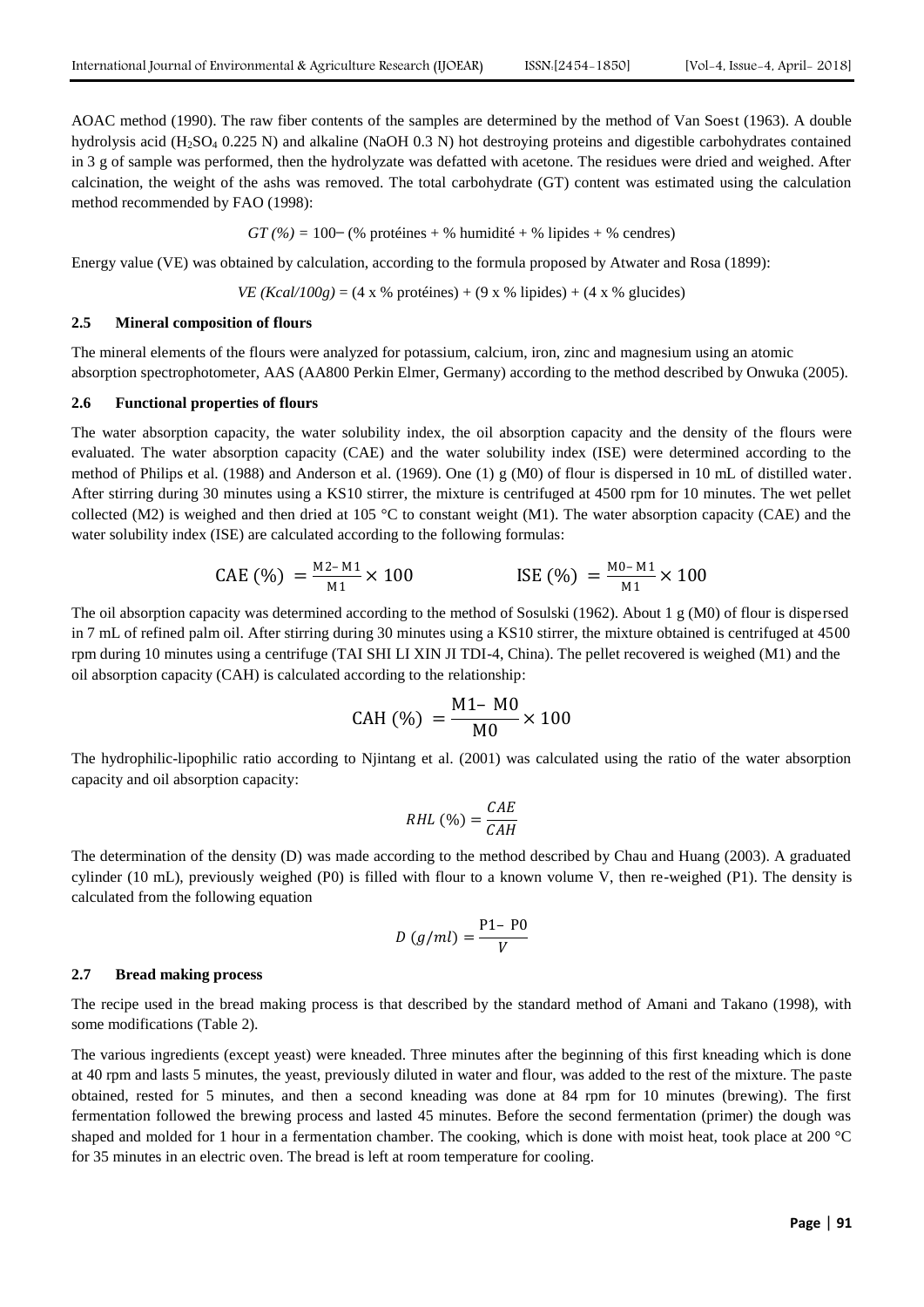| 2.000112           |                |                   |  |  |  |  |
|--------------------|----------------|-------------------|--|--|--|--|
|                    | <b>Bread</b>   |                   |  |  |  |  |
| <b>Ingredients</b> | <b>Control</b> | <b>Composites</b> |  |  |  |  |
| <b>Flour</b>       | kg             | kg                |  |  |  |  |
| <b>Salt</b>        | 3g             | 13g               |  |  |  |  |
| <b>Yeast</b>       |                |                   |  |  |  |  |
| <b>Improver</b>    |                |                   |  |  |  |  |
| Water              | 60 %           | Variable          |  |  |  |  |

# **TABLE 2 BREAD RECIPE**

## **2.8 Sensory analysis of breads**

Two tests, namely general acceptability and descriptive testing, were performed during this sensory evaluation. The general acceptability of the loaves consisted in presenting simultaneously and in a random order, the different coded samples (three digits) to each taster. Each panelist, after tasting, should rank the samples according to the pleasure felt on a 9-point hedonic scale. Ratings ranging from 9 (very pleasant) to 1 (very unpleasant) were assigned to the different modalities of the scale. The samples were evaluated by 100 untrained panelists, recruited on the basis of their availability and not averse to the product.

The descriptive test of the loaves was carried out using the method described by Meilgaard et al. (2007). The method consists in evaluating and quantifying the appropriate descriptors (crumb and crust color, taste, texture, aspect and aroma) according to a category 9 hedonic scale. From 1 for very unpleasant descriptors to 9 for very pleasant descriptors. The samples were judged by 15 trained panelists composed of women and men. The coded samples, with three figures, were presented monadically to the panelists.

#### **2.9 Statistical analysis**

The analyses carried out in this study, were made in triplicate and the results were expressed on the basis of dry matter. The results were then subjected to an analysis of variance (ANOVA) carried out with the software Stastica 7.1 in order to compare the averages. If there is a significant difference, the Newman-Keuls test identified the means responsible for the difference observed at the 5% threshold.

# **III. RESULTS**

#### **3.1 Physicochemical composition of the different flours**

The results showing the physicochemical composition of wheat flour, defatted cashew kernel and composite flours are summarized in Table 3. The protein content (28.03%), ash (3.67%), fat (25.5%), total fiber (6.67%), and pH (6.22) of defatted cashew kernel flour were significantly (p <0.05) greater than of wheat which are respectively, 8.83%, 0.66%, 1.8%, 2.03% and 5.64. In contrast to these parameters, total carbohydrates (38.55%) and moisture (4.2%) levels are low in defatted cashew kernel flour.

In the analysis of the results, the partial substitution of wheat flour with cashew nut flour resulted in a significant ( $p < 0.05$ ) increase in protein, fat and ash content as the substitution rate (0 to 40%) increases. These contents vary respectively from 8.83% (FW) to 17.56% (F4), 1.80% (FW) to 12.52% (F4) and 0.66% (FW) to 1.70% (F4). An increase in fiber content and energy value is also observed as the rate of substitution increases. These values oscillate respectively between 2.03% (FW) and 3.46 (F4), 365.55 Kcal  $/ 100g$  (FW) and 419.95 Kcal  $/ 100g$  (F4). As for the pH, it increases slightly and varies from 5.64% (FW) to 6.10% (F4). However, no significant difference (p>0.05) was observed between formulation F1 and F3. However, between F4 and the other formulations, the difference observed is significant ( $p$  <0.05).

However, substitution with cashew nut flour resulted in a decrease in moisture content (12.22% to 8.92%) and total carbohydrates (76.50% to 59.26%). The F1 Formulation obtained the highest values while F4 formulation, the lowest levels. However, our results showed a significant difference  $(p < 0.05)$  between composite flours and cashew nut flour on the one hand and between these flours and wheat flour on the other hand.

# **3.2 Mineral composition of the different flours**

The mineral contents of defatted almond cashew flour (DCF) are higher than those of wheat flour (Table 4). Magnesium, potassium and calcium have high levels. These minerals vary respectively from  $62.20 \text{ mg} / 100 \text{g}$  (FW) to  $232.40 \text{ mg} / 100 \text{g}$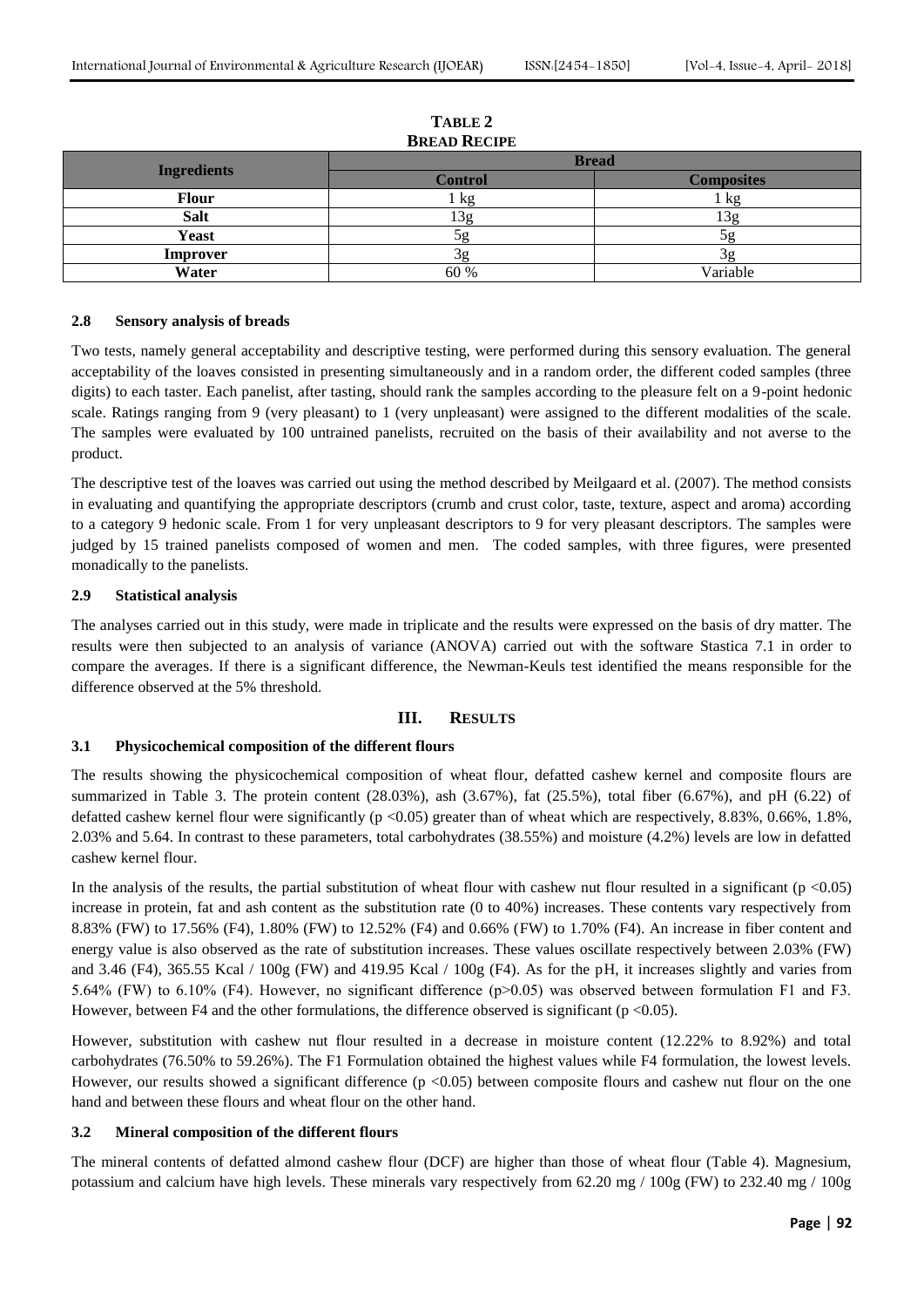(DCF), 96.93 mg / 100g (FW) to 181.15 mg / 100g (DCF), and 15.20 mg / 100g (FW) to 74.87 mg / 100g (DCF). With regard to the formulations, our results showed that substituting wheat flour by cashew nut flour improved the mineral content of composite flours in proportion to the rate of substitution of cashew nut. The magnesium values go from 62.20 mg / 100g (FW) to 140.00 mg / 100g (F4), potassium from 96.93 mg / 100g (FW) to 132.44 mg / 100g (F4) and the calcium from 15.20 mg / 100g (FW) to 30.84 mg / 100g (F4). Those of iron and zinc vary respectively from 0.33 mg / 100g (FW) to 2.75 mg / 100g (F4) and ND (FW) to 0.54 mg / 100g (F4). Formulation F4 had the highest mineral contents while formulation F1, the weakest. The analysis of variance of the results shows a significant difference (p <0.05) in all the flours.

# **3.3 Functional properties of the different flours**

Table 5 shows the functional properties of wheat flour, defatted cashew kernel and composite wheat / defatted cashew kernel flour. The present study demonstrated that the water (WAC) and oil (OAC) absorption capacities as well as the water solubility index (WSI) of composite flours increase with the substitution rate while the ratio H/L and density (D) decrease. The analysis of variance of these parameters showed the existence of a significant difference  $(p \lt 0.05)$  between the composite flours. The water and oil absorption capacities vary respectively from 112.22% (F1) to 125.20% (F4) and from 94.67% (F1) to 109.65% (F4). However, between formulation F1 (116.80%) and F2 (117.85%), no difference (p>0.05) was observed for the WAC. In this regard, the density and the H  $/$  L ratio are higher in the F1 and F2 formulations with respectively 0.72% and 1.18%, while they are low in the F4 formulation. Despite the difference in these values, the statistical analysis shows no significant variation (p $>0.05$ ) between F1 (1.18%), F2 (1.18%) and F3 (1.16%) for the ratio H / L and between F1 (0.72%) and F2 (0.72%) for density. In the analysis of the results, it arises the existence of a significant difference  $(p < 0.05)$  between wheat flour, cashew kernel flour and composite flour (Table 5).

## **3.4 Sensory evaluations of control and composite breads**

The results of the descriptive tests of the control and composite breads in Figure 2 show that the control bread (100% wheat) obtained the highest scores compared to the composite breads  $(10 - 40%)$  in the flavor  $(8.3)$ , the texture  $(8.4)$ , the aroma (8.7), the color of the crumb (8.7), the presence of cell (8.1) and the thickness of the crust (8.3). However, he had the lowest score (3.2) for the color of the crust. Moreover, when comparing the composite breads between them, the results indicate that loaves with 10% (P1) and 20% (P2) of cashew flour scored highest ( $>5$ ) in all sensory attributes studied except the color of the crust. Only the bread with 10% of cashew flour had a grade (4.4) below 5. For the general acceptability of the loaves, the results show that the substitution leads to significant  $(p < 0.05)$  decrease in general acceptability of breads with the increase of the rate of incorporation of the cashew nut flour. However, despite this decrease, bread (P2) substituted up to 20% cashew is appreciated with a score of 7.18 (Table 6).

| PHYSICO-CHEMICAL COMPOSITION OF THE DIFFERENT FLOURS                       |                              |                               |                        |                               |                               |                               |  |  |
|----------------------------------------------------------------------------|------------------------------|-------------------------------|------------------------|-------------------------------|-------------------------------|-------------------------------|--|--|
| Different formulations of flour made from wheat and defatted cashew kernel |                              |                               |                        |                               |                               |                               |  |  |
| <b>Parameters</b>                                                          | <b>WF</b>                    | <b>DCF</b>                    | F1                     | F2                            | F3                            | F <sub>4</sub>                |  |  |
| Moisture $(\% )$                                                           | $12,22 \pm 2,05^{\text{a}}$  | $4,2\pm0,28$ <sup>f</sup>     | $11,53\pm3,02^b$       | $10,75 \pm 2,85$ <sup>c</sup> | 10, $36\pm3,11^d$             | $8,98 \pm 1,03^e$             |  |  |
| Fats $(\% )$                                                               | $1,80\pm0,21$ <sup>f</sup>   | $25,50\pm6,01^{\circ}$        | $3,94\pm0,11^e$        | $7,06 \pm 0,15$ <sup>d</sup>  | $10,03 \pm 1,47$ <sup>c</sup> | $12,52\pm3,65^{\rm b}$        |  |  |
| Proteins $(\% )$                                                           | $8,83\pm3,32^f$              | $28,03\pm2,15^a$              | $10,71\pm0,81^e$       | $13,73\pm0,42^d$              | $14,94 \pm 0,34$ <sup>c</sup> | $17,56 \pm 1,34^b$            |  |  |
| Carbohydrates (%)                                                          | $76,50 \pm 5,03^{\circ}$     | $38,55 \pm 4,22$ <sup>f</sup> | $73,02\pm7,01^{\rm b}$ | $67,31\pm2,51$ <sup>c</sup>   | $63,32{\pm}4,62^d$            | $59,26 \pm 2,84$ <sup>e</sup> |  |  |
| Ash $(\% )$                                                                | $0,66 \pm 1,51$ <sup>f</sup> | $3,67 \pm 0,43^{\circ}$       | $0,80{\pm}1,68^e$      | $1,11\pm0,51^d$               | $1,32\pm0,02^{\circ}$         | $1,70 \pm 0,22^b$             |  |  |
| pH                                                                         | $5,64\pm1,01^d$              | $6,22\pm2,11^a$               | $6,04\pm0,11^{\circ}$  | $6,05\pm1,15^{\circ}$         | $6,05\pm0,21^{\circ}$         | $6,10\pm0,25^{\rm b}$         |  |  |
| Crude fiber $(\% )$                                                        | $2,03\pm0,13^d$              | $6,67{\pm}0,60^{\mathrm{a}}$  | $2,17\pm0,22^d$        | $2,82\pm0,32^c$               | $3,04\pm0,11^{\circ}$         | $3,46\pm0,12^b$               |  |  |
| Energy (Kcal/100g)                                                         | $365,55\pm3,76$ <sup>f</sup> | $496,16 \pm 5,52^{\text{a}}$  | $370,37 \pm 3,82^e$    | $387,96 \pm 4,10^d$           | $403,40\pm4,62^{\circ}$       | $419,95\pm7,06^b$             |  |  |

**TABLE 3 PHYSICO-CHEMICAL COMPOSITION OF THE DIFFERENT FLOURS**

*The values are the means ± standard deviation of three measurements (n= 3). The values carrying the same letters in the line are not significantly different at the 5% threshold according to the Newman-Keuls test.*

*WF: wheat flour; DCF: defatted cashew kernel flour; F1: 90% wheat flour + 10% defatted cashew kernel flour; F2: 80% wheat flour + 20% defatted cashew kernel flour; F3: 70% wheat flour + 30% defatted cashew kernel flour; F4: 60% wheat flour + 40% defatted cashew kernel flour*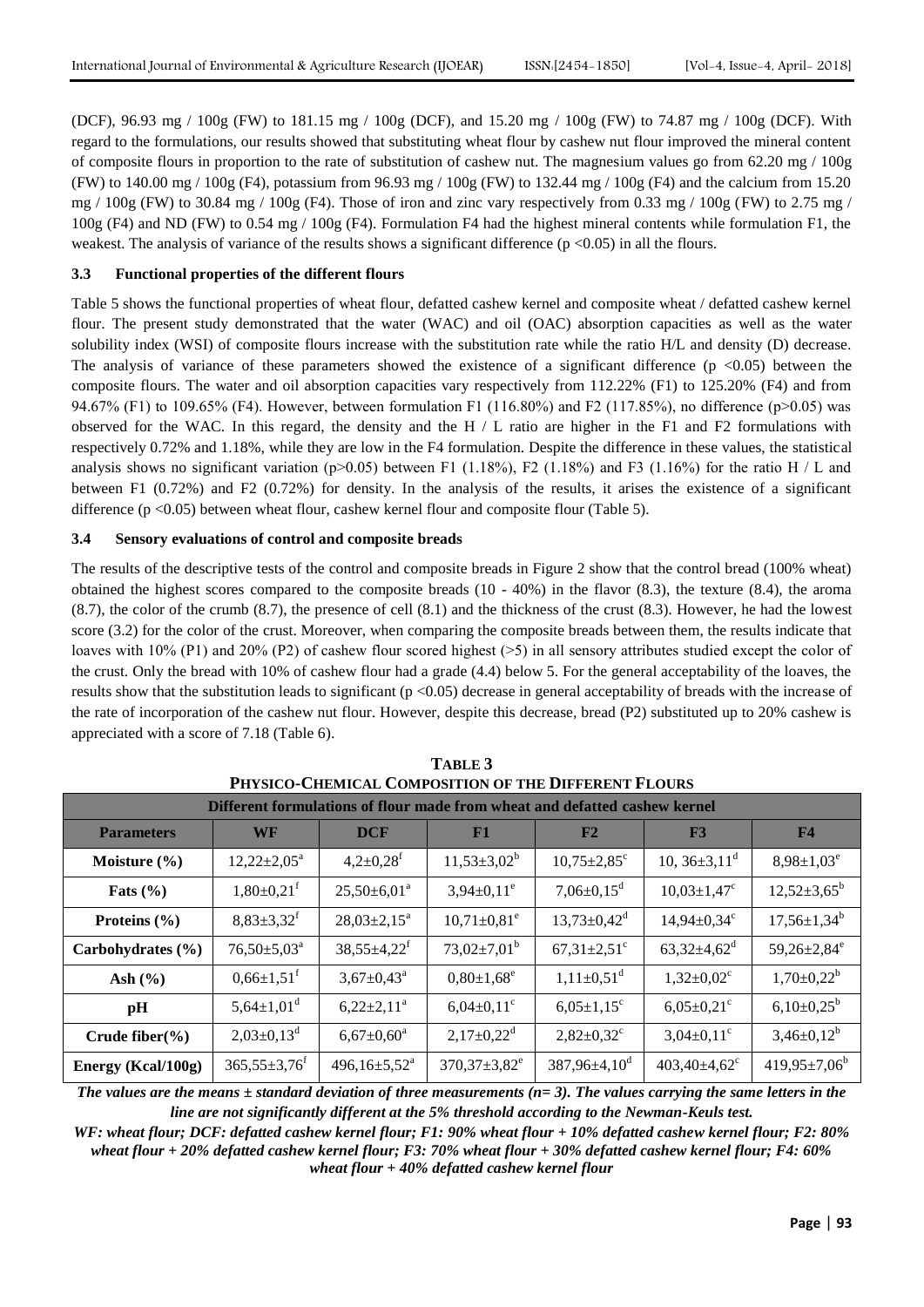| <u>MINERAL COMPOSITION OF THE DIFFERENT FLOURS (IIIX / TWVX)</u>           |                               |                    |                               |                                |                               |                       |  |
|----------------------------------------------------------------------------|-------------------------------|--------------------|-------------------------------|--------------------------------|-------------------------------|-----------------------|--|
| Different formulations of flour made from wheat and defatted cashew kernel |                               |                    |                               |                                |                               |                       |  |
| <b>Parameters</b>                                                          | WF                            | <b>DCF</b>         | F1                            | F2                             | F3                            | F4                    |  |
| $\mathbf K$                                                                | $96,93 \pm 0,20$ <sup>f</sup> | $181,15\pm0,40^a$  | $98,33 \pm 0,42^e$            | $107,04 \pm 0,15$ <sup>d</sup> | $118,96\pm0.1$ <sup>c</sup>   | $132,44\pm0,50^b$     |  |
| Zn                                                                         | ND                            | $1,87 \pm 0,04^a$  | ND                            | $0.08 \pm 0.31$ <sup>d</sup>   | $0,30\pm0,02^{\circ}$         | $0,54\pm0,01^{\rm b}$ |  |
| Ca                                                                         | $15,20\pm0,45^e$              | $74,87 \pm 0,11^a$ | $15,87 \pm 0,26$ <sup>e</sup> | $20,41\pm0,54^d$               | $24,73 \pm 0,30$ <sup>c</sup> | $30,84 \pm 1,13^b$    |  |
| Fe                                                                         | $0,33\pm0,05$ <sup>f</sup>    | $6,57 \pm 0,10^a$  | $0,86 \pm 0.01^e$             | $1,34\pm0,06^d$                | $2,20\pm0,01^{\circ}$         | $2,75 \pm 0.02^b$     |  |
| Mg                                                                         | $62,20\pm0,60$ <sup>f</sup>   | $232,40\pm0,17^a$  | $78,66 \pm 0.01$ <sup>e</sup> | $97,63 \pm 0.75$ <sup>d</sup>  | $120,61\pm0,55^{\circ}$       | $140,00\pm0,23^b$     |  |

**TABLE 4**  $\mathbf{F}$ **I**  $\Delta \mathbf{F}$  **(mg**  $(\mathbf{m}\times\mathbf{I})$  **100g)** 

*The values are the means*  $\pm$  *standard deviation of three measurements (n= 3). The values carrying the same letters in the line are not significantly different at the 5% threshold according to the Newman-Keuls test.*

*WF: wheat flour; DCF: defatted cashew kernel flour; F1: 90% wheat flour + 10% defatted cashew kernel flour; F2: 80% wheat flour + 20% defatted cashew kernel flour; F3: 70% wheat flour + 30% defatted cashew kernel flour; F4: 60% wheat flour + 40% defatted cashew kernel flour. ND: non déterminé*

| TABLE 5                                              |
|------------------------------------------------------|
| <b>FUNCTIONAL PROPERTIES OF THE DIFFERENT FLOURS</b> |

| Different formulations of flour made from wheat and defatted cashew kernel |                               |                           |                               |                             |                                |                       |  |
|----------------------------------------------------------------------------|-------------------------------|---------------------------|-------------------------------|-----------------------------|--------------------------------|-----------------------|--|
| <b>Parameters</b>                                                          | WF                            | <b>DCF</b>                | F1                            | F2                          | F3                             | F4                    |  |
| $WAC(\%)$                                                                  | $109,31\pm0,76^e$             | $144,03 \pm 0,35^{\circ}$ | $112,22\pm0,2^d$              | $116,80\pm0,94^c$           | $117,85 \pm 0,34^c$            | $125,20\pm0,71^b$     |  |
| $WSI(\%)$                                                                  | $22,35\pm0,36^e$              | $36,95 \pm 0,06^{\circ}$  | $22,05 \pm 0,07$ <sup>e</sup> | $23,20\pm0,18^d$            | $24,80\pm0,01^{\circ}$         | $26,60\pm0,20^b$      |  |
| OAC(%)                                                                     | $89,67 \pm 1,15$ <sup>f</sup> | $125,67 \pm 1,15^a$       | $94,67 \pm 0,57$ <sup>e</sup> | $98,33\pm0,57$ <sup>d</sup> | $101,33 \pm 1,15$ <sup>c</sup> | $109,65 \pm 0.6^b$    |  |
| LHR $(\% )$                                                                | $1,22\pm0,01^a$               | $1,14\pm0,01^{\circ}$     | $1,18\pm0,06^{\rm b}$         | $1,18\pm0,11^b$             | $1,16\pm0,10^b$                | $1,13\pm0,01^{\circ}$ |  |
| D(g/mL)                                                                    | $0,72\pm0,02^{\rm a}$         | $0,50\pm0,22^d$           | $0,72\pm0,05^{\rm a}$         | $0,72\pm0,11^{\rm a}$       | $0,70\pm0,42^b$                | $0,63\pm0,15^{\circ}$ |  |

*The values are the means ± standard deviation of three measurements (n= 3). The values carrying the same letters in the line are not significantly different at the 5% threshold according to the Newman-Keuls test.*

*WF: wheat flour; DCF: defatted cashew kernel flour; F1: 90% wheat flour + 10% defatted cashew kernel flour; F2: 80% wheat flour + 20% defatted cashew kernel flour; F3: 70% wheat flour + 30% defatted cashew kernel flour; F4: 60% wheat flour + 40% defatted cashew kernel flour; WAC: water absorption capacity; WSI: water solubility index; OAC: oïl absorption capacity; LHR: lipophilic hydrophilic ratio; D: density*

| TABLE 6                                                                                 |    |                |                |                                                                                                                                          |           |  |  |
|-----------------------------------------------------------------------------------------|----|----------------|----------------|------------------------------------------------------------------------------------------------------------------------------------------|-----------|--|--|
| <b>GENERAL ACCEPTABILITY OF COMPOSITE BREADS MADE FROM WHEAT/DEFATTED CASHEW KERNEL</b> |    |                |                |                                                                                                                                          |           |  |  |
| <b>Composite breads</b>                                                                 |    |                |                |                                                                                                                                          |           |  |  |
| <b>Parameters</b>                                                                       | PW | P <sub>1</sub> | P <sub>2</sub> | <b>P3</b>                                                                                                                                | <b>P4</b> |  |  |
| <b>GENERAL ACCEPTABILITY</b>                                                            |    |                |                | $8,26\pm0.63^{\text{a}}$   7,53 $\pm0.95^{\text{b}}$   7,18 $\pm0.80^{\text{c}}$   5,41 $\pm0.90^{\text{d}}$   4,56 $\pm1.18^{\text{e}}$ |           |  |  |

*The numbers with different letters are statistically different at p <0.05*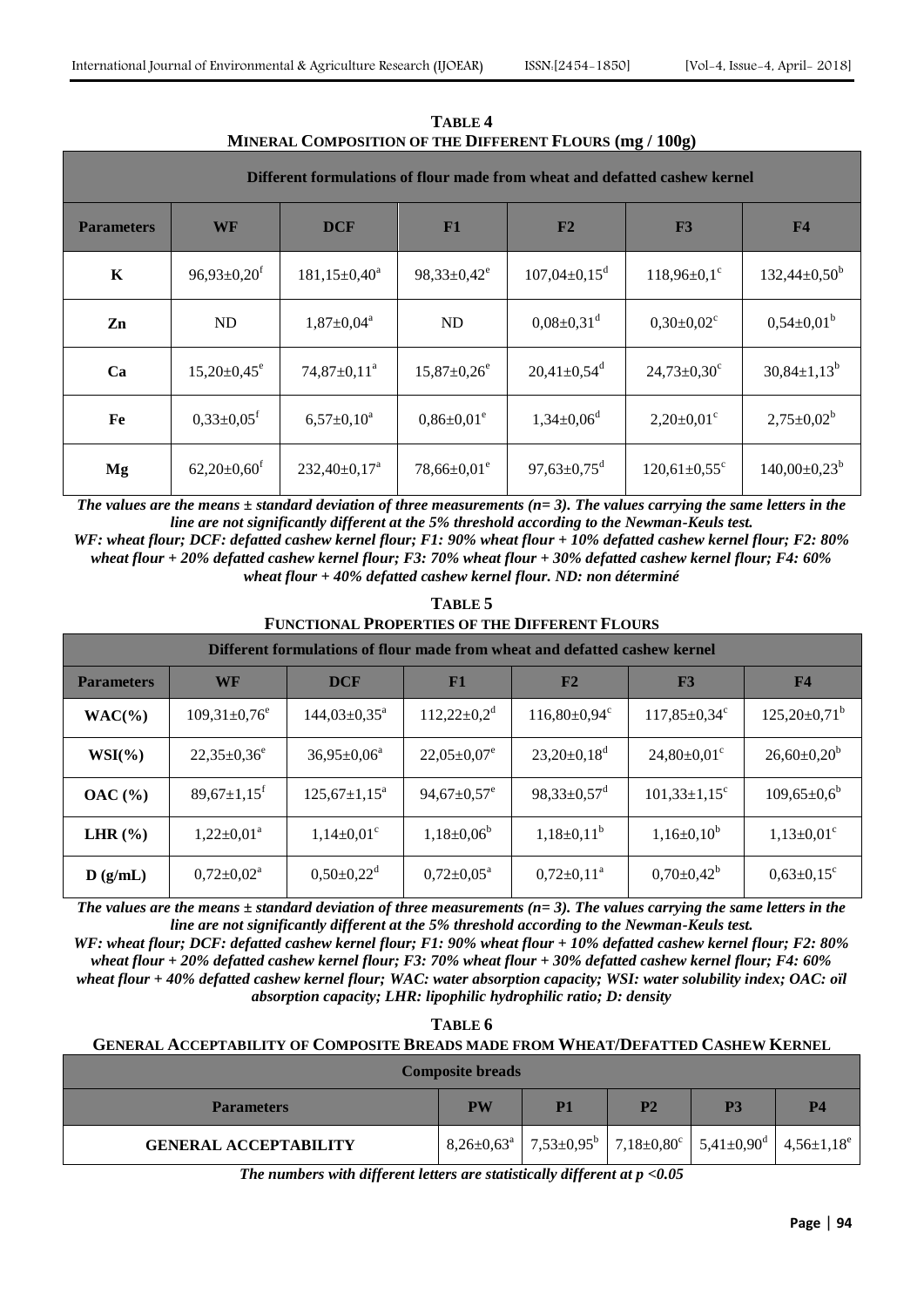

FIGURE 2: SENSORY PROFILES OF COMPOSITE BREADS MADE FROM WHEAT / DEFATTED CASHEW KERNEL **IV. DISCUSSION**

The physicochemical analysis showed that defatted cashew kernel flour contains significantly higher (p <0.05) protein, lipid, fiber and ash contents compared to wheat flour. This finding was also reported by Diallo et al. (2015), in a study where they compared wheat flour to groundnut flour. The difference between the chemical components would be due to varietal difference. The high nutrient content of the cashew nut will make this food an excellent naturally available supplement for foods that are deficient.

The substitution of wheat flour by the defatted cashew kernel flour has led to an increase in the protein, fat, fiber, ash and energy value of the composite flours as the substitution rate increases, while water and carbohydrates contents decreased. The increase in the protein content of composite flours could be attributed to defatted cashew kernel flour, which is high in protein (Emelike et al., 2015). The same observation was made by Ojinnaka and Agubolum (2013), in a study in which they incorporated the cashew nut flour into wheat flour when making biscuits. Igbabul et al. (2014) reported similar results with bread made from wheat, plantain and soy. Indeed, the protein content is an essential element in determining the rheological behavior of the dough and later the quality of bread (Goesaert et al., 2005). The protein contents (10.71% to 17.56%) of our formulations are appreciable since they remain in the acceptable range of 10.5 to 14% which are the recommended values for a bread flour (Keran et al. 2009).

The improvement in the lipid content of the mixtures is comparable to the finding of Méité et al. (2008) and Olaoye et al. (2006). They showed that the substitution of wheat flour by *Citrullus lanatus* seed and soya bean flours, respectively, increased the lipid content of composite breads. This increase is probably attributed to the high lipid content of cashew nut flour. However, despite this increase, the lipid content of the formulations remained within the recommended values (10- 25%) (FAO / WHO, 1991). This content may contribute to prolonging the life of composite flours while reducing the chances of rancidity due to release of free fatty acids during storage (Kaced et al., 1984).

In contrast to the lipid and protein content, carbohydrates contents decreased significantly  $(p \lt 0.05)$  with the substitution rate. Similar trends have been reported by Serrem et al. (2011), in the fortification of wheat flour with defatted soy flour. This decrease is due to cashew nut flour which is almost twice as rich in protein and fat as wheat flour. Despite this decline, the values (73.02% - 59.20%) of this study are moderate and are close to the recommended value (68%) (FAO / WHO, 2006). In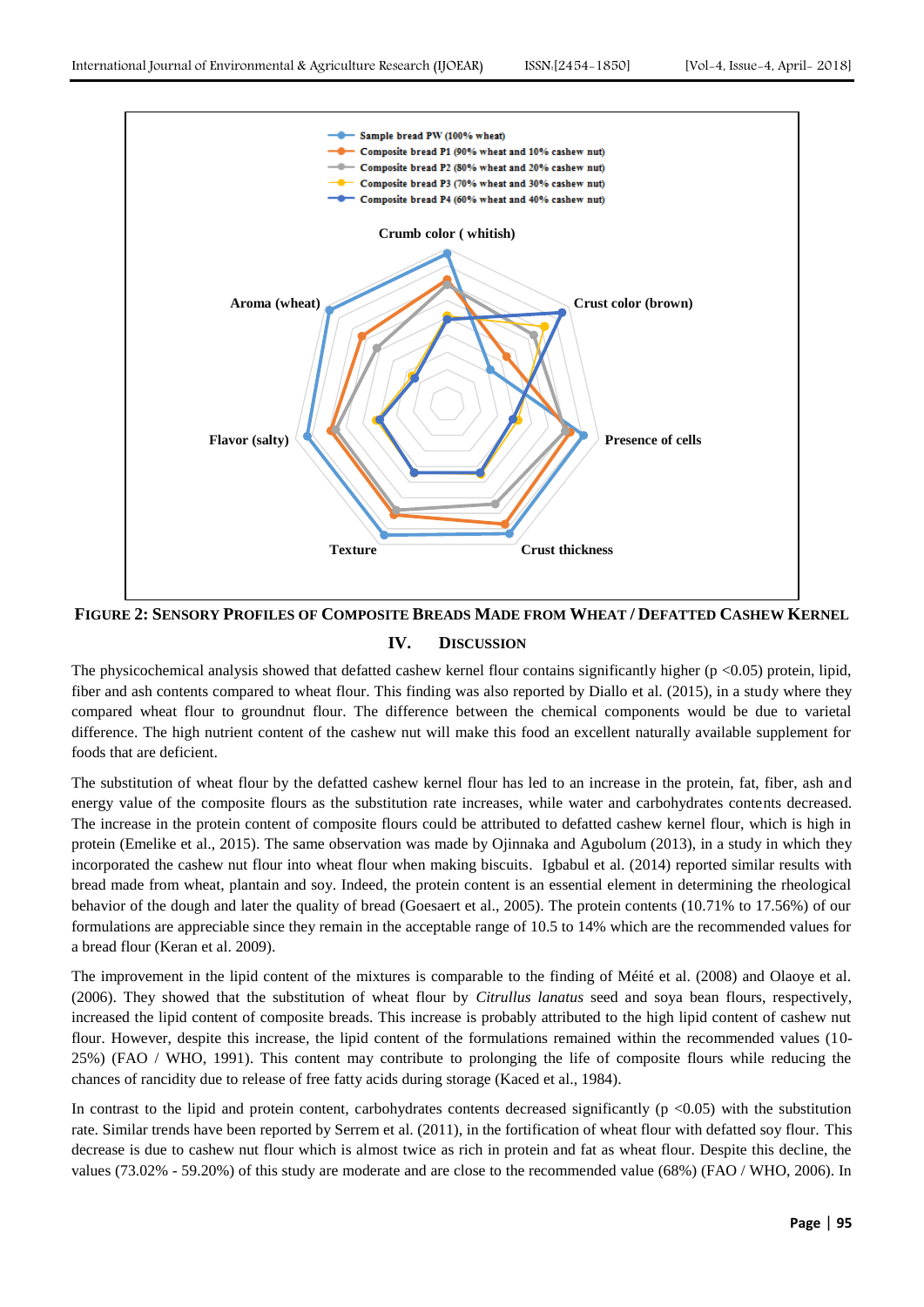addition, the use of these composite flours are of paramount importance in reducing the risk of diabetes thanks to their low glycemic index (Ugwuona et al., 2012).

With regard to the water content of the samples analyzed  $(8.98\% - 11.53\%)$ , it complies with the standard required for the storage of flours which is 10 to 15% (Borget, 1989). Similar results were reported by Yetunde and Chiemela (2015) and Diallo et al. (2015), during the substitution of wheat flour by yam and vanilla flour, respectively. Indeed, water content is a quality criterion and an important indicator for the shelf life of the flour (Aryee et al., 2005). Low water contents allow long-term storage by inhibiting the proliferation of microorganisms that can alter the product (Ntuli et al., 2013).

The increase in the fiber and ash content of composite flours can be explained by the incorporation of cashew flour rich in fiber and ash. The increase in fiber content will be beneficial to the health of consumers by facilitating the digestion of food at the colon. This action reduces the risk of constipation associated with the consumption of wheat flour dishes (Elleuch et al., 2011. According to the literature, the fiber also plays a significant role in the prevention of cardiovascular disease, cancer and diabetes (Slavin, 2005). The fiber (2.17 to 3.46%) and ash (0.8 to 1.70%) contents of the formulations are in accordance with the recommended values which are less than 5% for the fibers and less than 3% for ashes (FAO / WHO, 1991). The use of flours as food ingredients depends mainly on their interaction with oil and water.In our study, water absorption capacity (WAC) and oïl absorption capacity (OAC) increase with the rate of substitution. This evolution is similar to that observed by Diallo et al. (2015) during the substitution of wheat flour by voandzou flour. The observed variation in water uptake may be due to differences in protein content, degree of interaction with water, and conformational characteristics (Butt and Batool, 2010). Indeed, it is the polar amino acids of the proteins that have favored this increase. The same observations were made by Brou et al. (2013). The water absorption capacity is of paramount importance in the quality, texture and taste of various foods, including cold cuts and bakery pastes (Singh et al., 2010). Thus, the higher the wac of the flour, the better it is for making bread.

A high WAC allows more water addition to the dough, improving handling and keeping freshness of the bread. The oïl adsorption capacity (OAC) of food flours is important in the food industry because oil is absorbed through a complex process of capillarity. The capacity of a food component to trap oil is an important characteristic in food formulations as it would act as a flavor and mouthfeel enhancer (Yadahally et al., 2012). The evolution of the oil absorption capacity of formulations has been also reported by Diallo et al. (2015) in a study on wheat / voandzou bread. As far as the density of composite flours is concerned, it decreases with the increase in the substitution rate. This is advantageous if one takes into account the work of Giami (1993) who has shown that a reduction in the density of flours promotes a good formulation of infant foods. Akubor and Badifu (2004) also observed a decrease in density during the incorporation of *Treculia africana* flour into wheat flour.

The mineral contents of the composite flours had higher values than that of the wheat flour. This is due to the incorporation of cashew flour into wheat flour. These results agree with those of Ameh et al. (2013), in a study in which rice flour was incorporated into wheat flour to make bread. The presence of these minerals in composite flours is very beneficial because they play a role in the building of the body and in the growth of the child. In addition, these minerals could reduce the occurrence of certain nutritional deficiencies. Thus, Langford (1983) has shown that a high intake of potassium protects against the increase of blood pressure and other cardiovascular risks. It also plays an essential role in the synthesis of amino acids and proteins (Malik and Srivastava, 1982). As for magnesium, it participates in biochemical reactions in the body, helping to maintain the normal state of the muscles, fortifying the functioning of the nerve, maintaining the regular heart rate and regulating blood sugar levels (Saris et al., 2000).

Sensory analysis is an important criterion for assessing quality in the development of new products and for meeting consumer requirements. The decrease in the general acceptability of composite breads in this study was reported in another study on wheat / yam composite bread by Amandikwa et al. (2015). Ojinnaka and Agubolum (2013) reported similar results. This decrease could be attributed to the too strong flavor and aroma of the cashew nut, which was not appreciated by the panelists. Added to this is the Maillard reaction, but also the cooking time and temperature which are responsible for the strong coloration of the poorly accepted crust. Despite this decline in acceptability, bread made from 20% cashew flour was appreciated by the jury for its texture, flavor, aroma and color.

### **V. CONCLUSION**

The partial substitution of wheat flour with cashew flour considerably improves the physicochemical and biochemical composition of flours, especially protein, ash, fiber and energy, as well as functional properties. The values obtained show that these flours can be used in breadmaking. Sensory analysis carried out in this study showed that the defatted cashew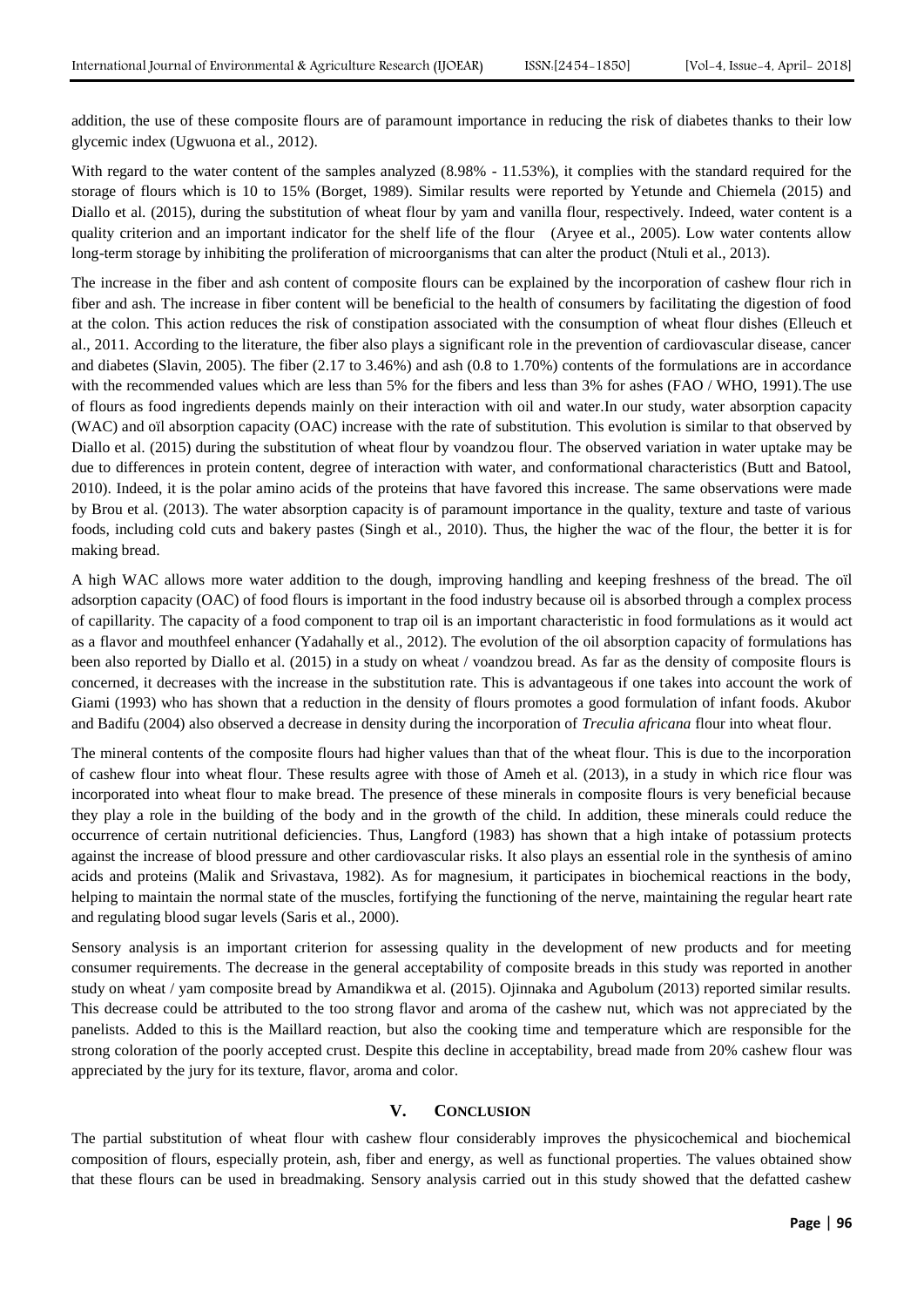kernel flour could be incorporated up to a level of 20% in the wheat flour without greatly influencing the organoleptic characteristics of the breads. Even if the bread made from 100% wheat is the most popular, the bread supplemented with up to 20% cashew kernel nut was also moderately appreciated. With the current cost of wheat, it would be beneficial to seriously explore the possibility of using wheat / cashew composite flour for bread production. This will reduce the cost of importing this cereal, add value to the cashew nut and ultimately combat nutritional deficiencies.

#### **REFERENCES**

- [1] Abdelghafor, R.F., Mustafa, A.I., Ibrahim, A.M.H., Krishnan, P.G., 2011. Quality of bread from composite flour of sorghum and hard white winter wheat. *Adv. J. Food Sci. Technol,* 3: 9-15.
- [2] Akubor, P.I. and Badifu G.I.O., 2004. Chemical composition, fonctional and baking propperties of african breadfruit kernel and wheat flour blends. International journal of food science and technology, 39: 223-229.
- [3] Amandikwa, C., Iwe, M.O., Uzomah, A., Olawuni A.I., 2015. Physico-chemical properties of wheat-yam flour composite bread. *Nigerian Food Journal,* 33 : 12-17p.
- [4] Amani N.G. and Takano H., 1998. Bread making properties of composites flours using tropical crops. Jistec Report, National Food Research Institute. Ministry of Agriculture, Forestry and Fischeries. Tsukuba, Ibaraki, Japan.
- [5] Ameh, M.O., Gernah, D.I., Igbabul, B.D., 2013. Physico-chemical and sensory evaluation of wheat bread supplemented with stabilized undefatted rice bran. *Food and Nutrition Sciences*, 4: 43-48p.
- [6] Anderson, R.A., Conway, H.F., Pfeiffer, V.F., Griffin E.L., 1969. Roll and extrusion cooking of grain sorghum grits. *Cereal Science Today*, 14: 372-375.
- [7] AOAC, 1990. Association of Official Analytical Chemists. "Official Methods of Analysis". 15th edition, Washington DC.
- [8] Aryee, F.N., Oduro, I., Ellis, W.O., Afuakwa, J.J., 2005. The physicochemical properties of flours samples from the roots of 31 varieties of cassava*. Food Control*, 17: 916-922p.
- [9] Atwater W.O. and Rosa E.B., 1899. A new respiratory calorimeter and the conservation of energy in human body. *II. Physical Review,* 9: 214-251.
- [10] Bibiana, I., Grace, N., Julius A., 2014. Quality Evaluation of Composite Bread Produced from Wheat, Maize and Orange Fleshed Sweet Potato Flours. *American Journal of Food Science and Technology,* 2(4): 109-115.
- [11] BIPEA, 1976. Bureau Inter Professionnel d'Etudes Analytiques. Recueil des Méthodes d'Analyse des Communautés Européennes. BIPEA, Genevillier, France, 51-52.
- [12] Borget, M., 1989. Food Legumes. Technical Centre for Agricultural and Rural Cooperation, Wageningen, the Netherlands.
- [13] Brou, K., N'Da-kouassi, A.M., Kouadio, J.H., Guehi, T., N'Guessan, K.F., Gnakri, D., 2013. Biochemical characterization and fonctional properties of weaning food made from cereals (millet, maize) and legumes (beans, soybeans). *Journal of Food Chemistry and Nutrition*, 01(01) : 22-32.
- [14] Butt M.S. and Batool R., 2010. Nutritional and functional properties of some promising legumes protein isolates. Pak. *J. Nutri*, 9(4): 373-379.
- [15] CCA (Conseil Coton Anacarde en Côte d'Ivoire). (2016). Publié le lundi 15 février.
- [16] Chau, C.F. and Huang, Y.L., 2003. "Comparison of the chemical composition and physicochemical properties of different fibers prepared from the peel of Citrus sinensis L. Cv. Liucheng." *Journal of Agricultural Food and Chemistry,* 51(9): 2615-2618.
- [17] Diallo, S.K., Soro, D., Kone, K.Y., Assidjo, N.E., Yao, K.B., Gnakri, D., 2015. Fortification et substitution de la farine de blé par la farine de Voandzou (*Vigna subterranea* L. verdc) dans la production des produits de boulangerie. *International Journal of Innovation and Scientific Research*, 18(2): 434-443p.
- [18] Elleuch, M., Bedigian, D., Roiseux, O., Besbes, S., Blecker, C., Attia, H., 2011. Dietary fibre and fibre-rich by-products of food processing: Characterisation, technological functionality and commercial applications: *Rev. Food Chem*, 124: 411-421.
- [19] Emelike, N.J.T., Barber, L.I., Ebere, C.O., 2015. Proximate, mineral and functional properties of defatted and undefatted cashew (*Anacardium occidentale linn.*) kernel flour. European Journal of Food Science and Technology. Nigéria, 3(4): 11-19p.
- [20] Eriksson, E., Koch, K., Tortoe, C., Akonor, P.T., Oduro-Yeboah, C., 2014. Evaluation of the Physical and Sensory Characteristics of Bread Produced from Three Varieties of Cassava and Wheat Composite Flours. *Food and Public Health*, 4(5): 214-222.
- [21] Falade, K.O., Chime, J.J., Ogunwolu, S.O., 2004. Water sorption isotherms and heat of sorption of cashew nuts pretreated by different methods, J. Fd. Agric. & Environ, 2 (2): 83-7.
- [22] FAO/OMS, 2006. Programme mixte FAO/OMS sur les normes alimentaires. Rapport de la vingt-septième session du comité du codex sur la nutrition et les aliments diététiques ou de régime ALINOM 06/29/26, 105p.
- [23] FAO, 1998. Traditional food plant. Food and Nutrition Paper. Rome, 87p.
- [24] FAO/WHO, 1991. Protein quality evaluation. Report of Joint FAO/WHO Expert Consultation. Food and Nutrition paper 51. Rome, Italy, 1-66p.
- [25] Giami, S.Y., 1993. Effect of processing on the proximate composition and functional properties of cowpea (*Vigna unguiculata*) flour. *Food Chem*, 47: 153-158.
- [26] Goesaert, H., Brijs, K., Veraverbeke, W.S., Courtin, C.M., Gebruers, K., Delcour, J.A., 2005. Wheat flour constituents: how they impact bread quality, and how to impact their functionality. *Trends in Food Science and Technology*, 16(1):12-30.
- [27] Igbabul, B.D., Amove, J., Okoh, A., 2014. Quality evaluation of composite bread produced from wheat, defatted soy and banana